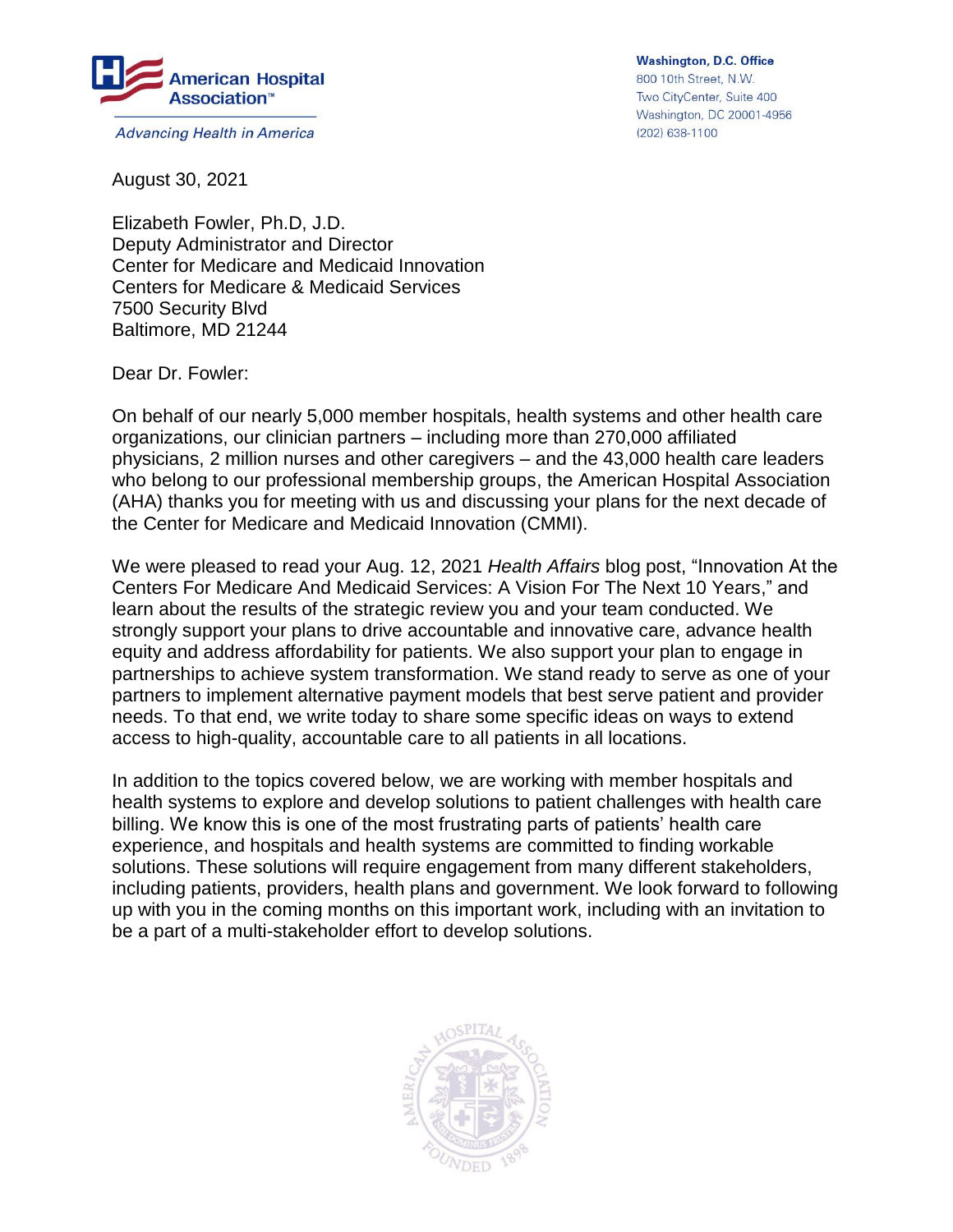Dr. Elizabeth Fowler August 30, 2021 Page 2 of 6

# **ENSURING ACCESS TO CARE IN RURAL AMERICA**

Access to health care is an essential component of maintaining good health and wellbeing. The millions of Americans living in rural communities depend upon their hospital as an important, and often the only, source of care. The nation's nearly 2,000 rural community hospitals frequently serve as the anchor for their area's health-related services, often providing prevention and wellness services, as well as community outreach and employment opportunities. This has been evident during the COVID-19 pandemic, in which rural providers have led the testing and public health messaging in their own communities, as well as treating non-COVID-19 patients from other hospitals that were overwhelmed with complex COVID-19 cases.

These rural communities and their hospitals face many challenges. Rural hospitals often struggle with their remote location, limited workforce and constrained resources. However, many of these hospitals are fighting to survive – potentially leaving their communities at risk for losing access to local health care services. For example, as of June 2021, [138 rural hospitals](https://www.shepscenter.unc.edu/programs-projects/rural-health/rural-hospital-closures/) have closed since 2010, forcing many people in rural communities to travel even further to receive care that they need, and in some cases delay or forgo health care entirely. Simply put, the loss of a rural hospital can be devastating to the individuals living in these communities.

Rural and underserved communities have diverse challenges and opportunities that may change over time. These include persistent challenges such as low patient volume and workforce shortages; recent challenges such as high drug costs and increased regulatory burden; and emergent challenges such as cyber threats, the opioid epidemic and the pandemic. In response, providers are seeking ways to transform their care delivery in order to continue meeting their community's needs. **Therefore, as CMMI focuses on developing new and continuing existing innovative care models, we recommend that it establish a Rural Design Center to focus on rural issues and models that may improve access to care, health outcomes, patients' experience of care and affordability.** 

This recommendation was part of AHA's Future of Rural Health Care Task Force report, released in May 2021. As envisioned by the Task Force, a Rural Design Center would focus on smaller-scale initiatives to meet the needs of its communities and encourage participation of rural hospitals and facility types. For example, it would focus on models that do not rely on patient volume or other measures that typically exclude rural providers. This would provide an opportunity for rural hospitals to innovate at the local level. In addition, it would use a group of rural stakeholders and experts, with representation from payers, technology experts, academics and providers working in rural areas, to work in conjunction with CMMI to design and adapt projects that would increase participation from and applicability to rural hospitals and providers. Such a Rural Design Center would help develop and increase the number of new rural-focused CMMI demonstrations, expand existing rural demonstrations and create separate rural tracks within new or existing CMMI models. For example, CMMI released a new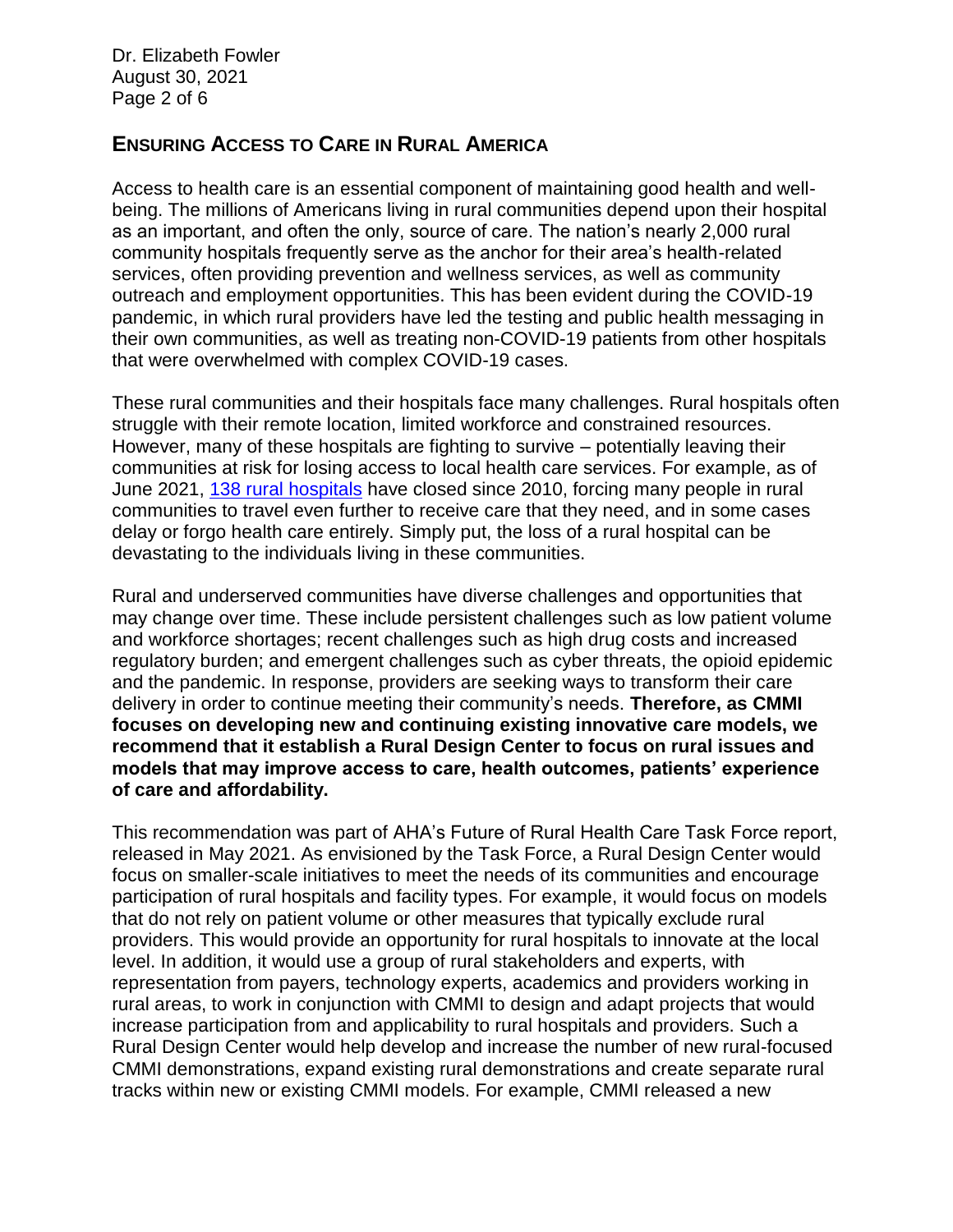Dr. Elizabeth Fowler August 30, 2021 Page 3 of 6

payment model, Community Health Access and Rural Transformation (CHART), for rural hospitals in August 2020 that provided increased financial stability through upfront payments. This model is an example of the type of model that the Design Center might develop or expand on a broader scale.

**As an initial priority area, we urge that the Rural Design Center consider rural maternal care.** As outlined in the AHA report, maternal health care continues to be a significant challenge for many rural providers as they continue to face financial and operational burdens. More than half of all rural U.S. counties lack hospital obstetric services<sup>1</sup>, with many hospitals facing low volume in this service line, making recruitment and retention of obstetricians and gynecologists difficult, among other reasons. In addition, rates of maternal morbidity and mortality are notably higher for rural residents.<sup>2</sup> CMMI could further disseminate state innovations and best practices around rural maternal care, and the Rural Design Center could support the creation of innovative rural payment models. For example, it could expand the Pioneer Baby Model, which began in Kansas six years ago aimed at improving pregnancy and birth outcomes among mothers with gestational diabetes, to include other pregnancy-related conditions and other rural communities.

# **ENSURING ACCESS TO CARE FOR HIGH-NEED URBAN PATIENTS**

Over the past 18 months, COVID-19 has ravaged the nation. The pandemic – still ongoing in many locations – hit cities across the country very hard. These urban hotspots are home to many Americans who have complex medical and social needs. These individuals are generally low-income, racially and culturally diverse, often reliant on extensive social services, and challenged in accessing health care. And the complexity of these patients' needs has only increased as a result of a pandemic that was particularly difficult for the populations that lacked the resources to escape it.

During the pandemic, and for decades prior, hospitals in these urban locations have served as anchors in their communities without sufficient funding to ensure their longterm viability. They provide a critical point of access for primary and specialized health care services and serve as trusted partners in improving community health through relationships with schools, civic and religious organizations, and community leaders. They also serve as the de-facto public health entity in their areas, a role that greatly ballooned during the COVID-19 pandemic. These hospitals serve a significant number of Medicare, Medicaid and uninsured patients and are therefore largely dependent on underfunded government payers and patients unable to pay for care. This leaves these critical facilities without necessary funds to repair and modernize their crumbling infrastructure and makes them susceptible to closures. That these hospitals have been

 $\overline{\phantom{a}}$ <sup>1</sup> Health Affairs. (2017). Access to Obstetric Services in Rural Counties Still Declining, with 9 Percent Losing Services, 2004-14.<https://www.healthaffairs.org/doi/10.1377/hlthaff.2017.0338>

<sup>2</sup> Health Affairs (2019). Rural-Urban Differences in Severe Maternal Morbidity and Mortality in the US, 2007 – 2015.<https://www.healthaffairs.org/doi/10.1377/hlthaff.2019.00805>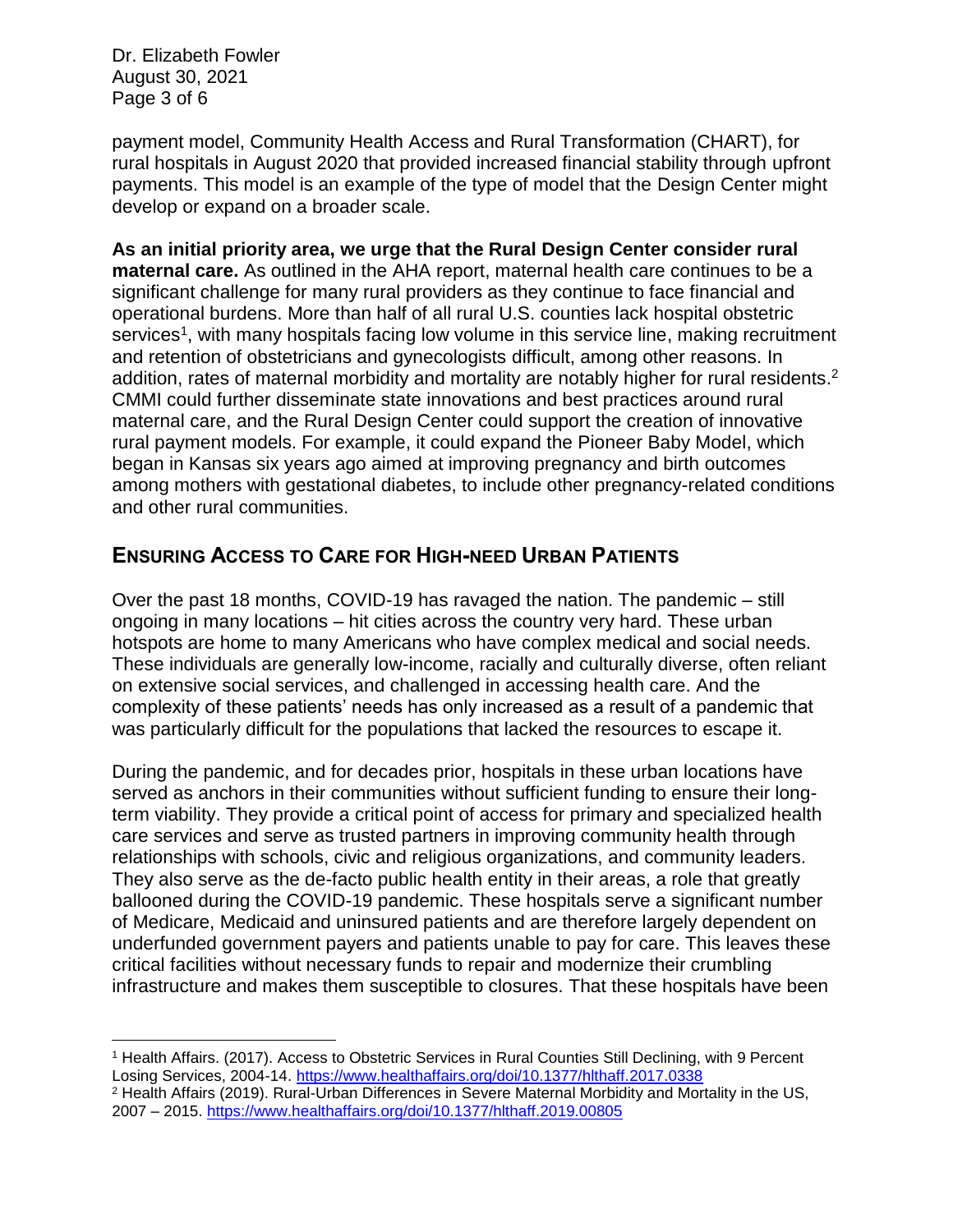Dr. Elizabeth Fowler August 30, 2021 Page 4 of 6

allowed to languish without additional federal support only underscores their role as supporters of historically marginalized communities.

Yet these vulnerable urban hospitals are the lifeblood of their communities, and, as such, it is critical that they not only survive, but thrive. Many of these hospitals are more likely to provide certain essential services (e.g., trauma care, burn unit, neonatal intensive care unit, pediatric intensive care unit, alcohol and chemical dependency services, HIV/AIDS services) and their closure could spell the end of patient access to these services in their communities. To truly address the health inequities that plague the communities served by these hospitals, and to ensure vulnerable urban hospitals can continue to provide high quality care to all patients, regardless of ability to pay, they need more funding, better funds flow, and the flexibility to innovate. This also is critical to enabling vulnerable urban hospitals to simultaneously improve their infrastructure, make sound energy and environmental enhancements, and better serve communities in need. These hospitals simply do not bring in enough funding from all payers to cover the expense of caring for high-needs populations that have long suffered from health inequities.

That is why the AHA has brought together a subset of our vulnerable urban hospital members to develop ideas for how to ensure patients will not lose the anchor hospital in their communities. Specifically, we are working on creating a proposal for a specific legal designation for these hospitals and a corresponding payment demonstration to ensure their sustainability. **We welcome an opportunity to discuss this work with you and, as you continue your strategic review of the direction of CMMI, urge you to consider the role hospitals play in historically marginalized communities, especially in times of disaster, and to ensure their viability is factored into current and future CMMI models.**

### **STRENGTHENING THE FUTURE OF PRIMARY CARE**

The AHA strongly supports and commends CMMI's efforts to ensure its models move the health care system toward a situation in which every patient has a team of providers that are meaningfully accountable for the quality of their care, including access to care coordination and navigation services, as well as for the cost of that care. We also support your renewed focus on advanced primary care and your efforts to center primary care providers in this sphere of accountable care.

As providers of cross-spectrum care, hospitals and health systems greatly contribute to primary care delivery. As such, the AHA and our members are exploring innovative ways to reimburse for primary care so as to ensure patient and provider satisfaction, quality of care, the maintenance of an adequate workforce, and resiliency against disruptions in anticipated utilization as occurred during the COVID-19 pandemic. This is especially important in rural areas that have long experienced a shortage of primary care providers, made worse by the pandemic. **We are currently exploring whether some form of prepayment – such as capitation – would enable primary care**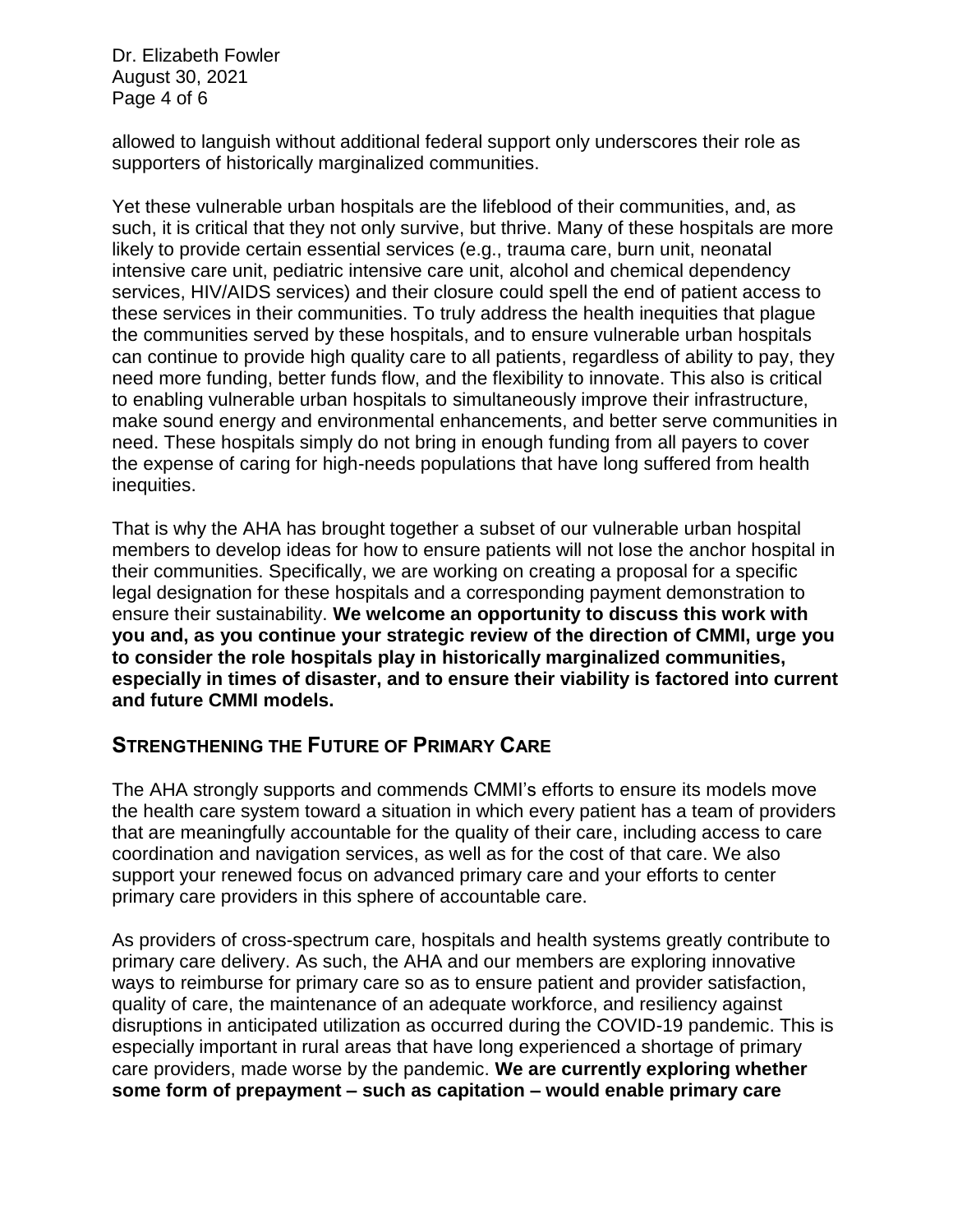Dr. Elizabeth Fowler August 30, 2021 Page 5 of 6

#### **providers to deliver high-quality, lower cost care to their patients. We would welcome an opportunity to share with you the results of our work as it is completed.**

### **IMPROVING THE AFFORDABILITY OF CARE FOR PATIENTS**

Patients are increasingly being asked to shoulder more of the cost of their health care through complex cost-sharing structures with the potential for substantial negative impacts on their health and financial wellbeing. Higher cost-sharing contributes to more delayed and avoided care, which has been shown to contribute to worse health outcomes. Oftentimes, those least able to pay are enrolled in high deductible health plans as these plans appear cheaper upfront. However, the higher cost-sharing can leave many patients with unaffordable medical bills. The complexity of cost-sharing also is a barrier to care. Patients struggle to navigate the interaction between copayments, deductibles and coinsurance, and because deductible and coinsurance amounts may not be known until after a service is complete, these types of cost-sharing structures can create financial uncertainty and stress for patients.

The United States is unique in its use of cost-sharing – both in terms of the total amount patients are expected to pay out-of-pocket, as well as the complexity of the rules related to cost-sharing. **We recommend that CMMI establish several new demonstration projects to test whether different benefit structures may improve access to care, health outcomes, patients' experience of care and affordability.** Two specific models that CMMI could consider include:

- **Alternative Benefit Designs.** CMMI could conduct a demonstration to test alternative health insurance benefit design structures to determine whether lower patient cost-sharing positively impacts patient access to care and health outcomes, as well as health care affordability. Specifically, CMMI could test three different benefit designs: 1) one that is fully financed through premiums and has no patient cost-sharing, 2) one with very limited patient cost-sharing (e.g., plans with an actuarial value standard between 95% - 98%), and 3) one that relies solely on clear copayment amounts without coinsurance or deductibles.
- **Transition Patient Cost-sharing Collection to Insurers.** Health insurers' primary function is to help finance health care through pooling costs, managing risk and paying claims. They negotiate rates with providers and set patient costsharing amounts. As noted above, the amount and complexity of patient costsharing can create barriers in patient access to care, and it is imperative that we reduce those barriers. One way to achieve this would be to remove any financial transactions between patients and providers. Cost-sharing could continue to exist, but it would be assessed and collected by health plans instead of providers. This approach offers several benefits in addition to removing a potential upfront financial barrier to care. It also would consolidate all patient billing in a single place, eliminate multiple bills for a single episode of care,